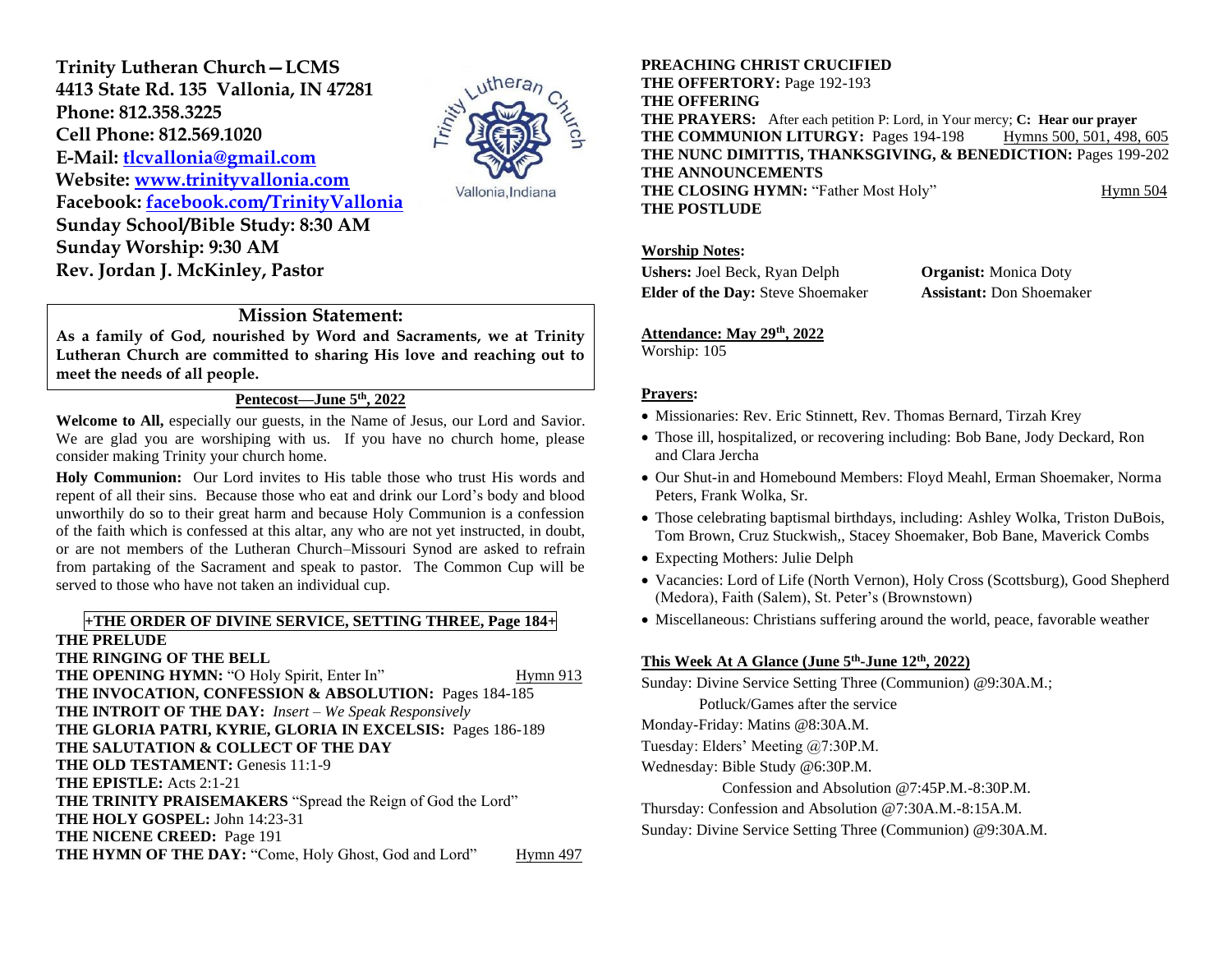### **Trinity News and Notes:**

- **General Fund Balance:** \$3,991.07
- **Stewardship:** Acts 2:1—"When the day of Pentecost arrived, they were all together in one place." Notice that Pentecost is actually an Old Testament festival. It happens around the time when the wheat and oats are ready to be brought in. In the New Testament, this becomes a picture and foreshadowing of the great harvest of mankind that God means to bring in through the preaching of His Word. God gives the seed, and God brings about the harvest through the work of His Church.
- **Potluck and Games** will take place, rain or shine, after service today! If you forgot to bring something to share, don't fret. This is a gathering of Lutherans, which means there will be food aplenty to share!
- **The Baby Bottle Campaign** to support Clarity, our local pregnancy care center will conclude on Father's Day (June 19th). Don't forget to bring your bottles back to the church by that day. If you have already brought one back, you may take another!
- **Talk Radio and Podcasts for Thinking Christians**…Issues, Etc., is a radio talk show and podcast produced by Lutheran Public Radio in Collinsville, IL, and hosted by LCMS Pastor Todd Wilken. This week's subjects include: The Movie "Top Gun: Maverick," Just War Tradition, Science in an Age of Unreason, The Doctrine of the Trinity, and more. You can listen on-demand at issuesetc.org, the LPR mobile app, and your favorite podcast provider.
- **Confession and Absolution** for this week is Wednesday evening, 7:45- 8:30 and Thursday morning, 7:30-8:15. These times don't require any appointment to be made. Pastor is also available for confession and absolution by appointment outside of the posted times.
- **The Mission Federation Fair Booth** is one of the ways our congregations can help make the gospel known in our area. Our congregation is responsible for manning the booth on Tuesday, July  $26<sup>th</sup>$ . The booth is open 4 p.m. to 10 p.m. Sign up for a shift in the lobby.
- **Thank You** to all the volunteers who helped out with this year's VBS. We could not have done it without your help. You are, as Luther says, the gloves covering the hands of God as He works to provide us with all that we need. We had more than 30 children each day. Praise God from whom all blessings flow!